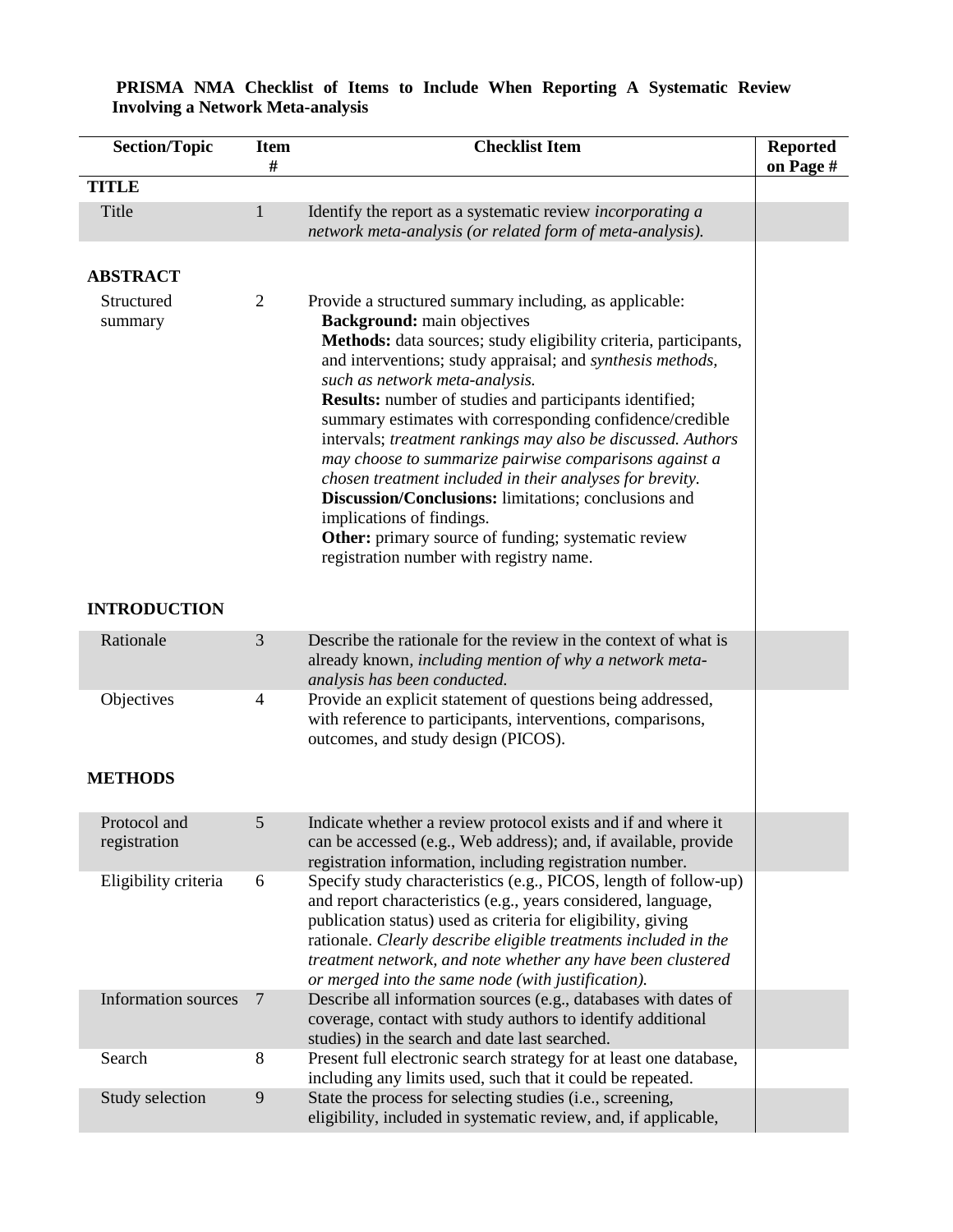|                                           |                | included in the meta-analysis).                                                                                                                                                                                                                                                                                                                                                                                 |  |
|-------------------------------------------|----------------|-----------------------------------------------------------------------------------------------------------------------------------------------------------------------------------------------------------------------------------------------------------------------------------------------------------------------------------------------------------------------------------------------------------------|--|
| Data collection<br>process                | 10             | Describe method of data extraction from reports (e.g., piloted<br>forms, independently, in duplicate) and any processes for<br>obtaining and confirming data from investigators.                                                                                                                                                                                                                                |  |
| Data items                                | 11             | List and define all variables for which data were sought (e.g.,<br>PICOS, funding sources) and any assumptions and<br>simplifications made.                                                                                                                                                                                                                                                                     |  |
| Geometry of the<br>network                | <b>S1</b>      | Describe methods used to explore the geometry of the<br>treatment network under study and potential biases related to it.<br>This should include how the evidence base has been<br>graphically summarized for presentation, and what<br>characteristics were compiled and used to describe the evidence<br>base to readers.                                                                                     |  |
| Risk of bias within<br>individual studies | 12             | Describe methods used for assessing risk of bias of individual<br>studies (including specification of whether this was done at the<br>study or outcome level), and how this information is to be used<br>in any data synthesis.                                                                                                                                                                                 |  |
| Summary measures                          | 13             | State the principal summary measures (e.g., risk ratio,<br>difference in means). Also describe the use of additional<br>summary measures assessed, such as treatment rankings and<br>surface under the cumulative ranking curve (SUCRA) values,<br>as well as modified approaches used to present summary<br>findings from meta-analyses.                                                                       |  |
| Planned methods of<br>analysis            | 14             | Describe the methods of handling data and combining results of<br>studies for each network meta-analysis. This should include,<br>but not be limited to:<br>Handling of multi-arm trials;<br>Selection of variance structure;<br>$\bullet$<br>Selection of prior distributions in Bayesian analyses;<br>$\bullet$<br>and<br>Assessment of model fit.                                                            |  |
| Assessment of<br>Inconsistency            | S <sub>2</sub> | Describe the statistical methods used to evaluate the agreement<br>of direct and indirect evidence in the treatment network(s)<br>studied. Describe efforts taken to address its presence when<br>found.                                                                                                                                                                                                        |  |
| Risk of bias across<br>studies            | 15             | Specify any assessment of risk of bias that may affect the<br>cumulative evidence (e.g., publication bias, selective reporting<br>within studies).                                                                                                                                                                                                                                                              |  |
| Additional analyses                       | 16             | Describe methods of additional analyses if done, indicating<br>which were pre-specified. This may include, but not be limited<br>to, the following:<br>Sensitivity or subgroup analyses;<br>$\bullet$<br>Meta-regression analyses;<br>$\bullet$<br>Alternative formulations of the treatment network; and<br>٠<br>Use of alternative prior distributions for Bayesian<br>$\bullet$<br>analyses (if applicable). |  |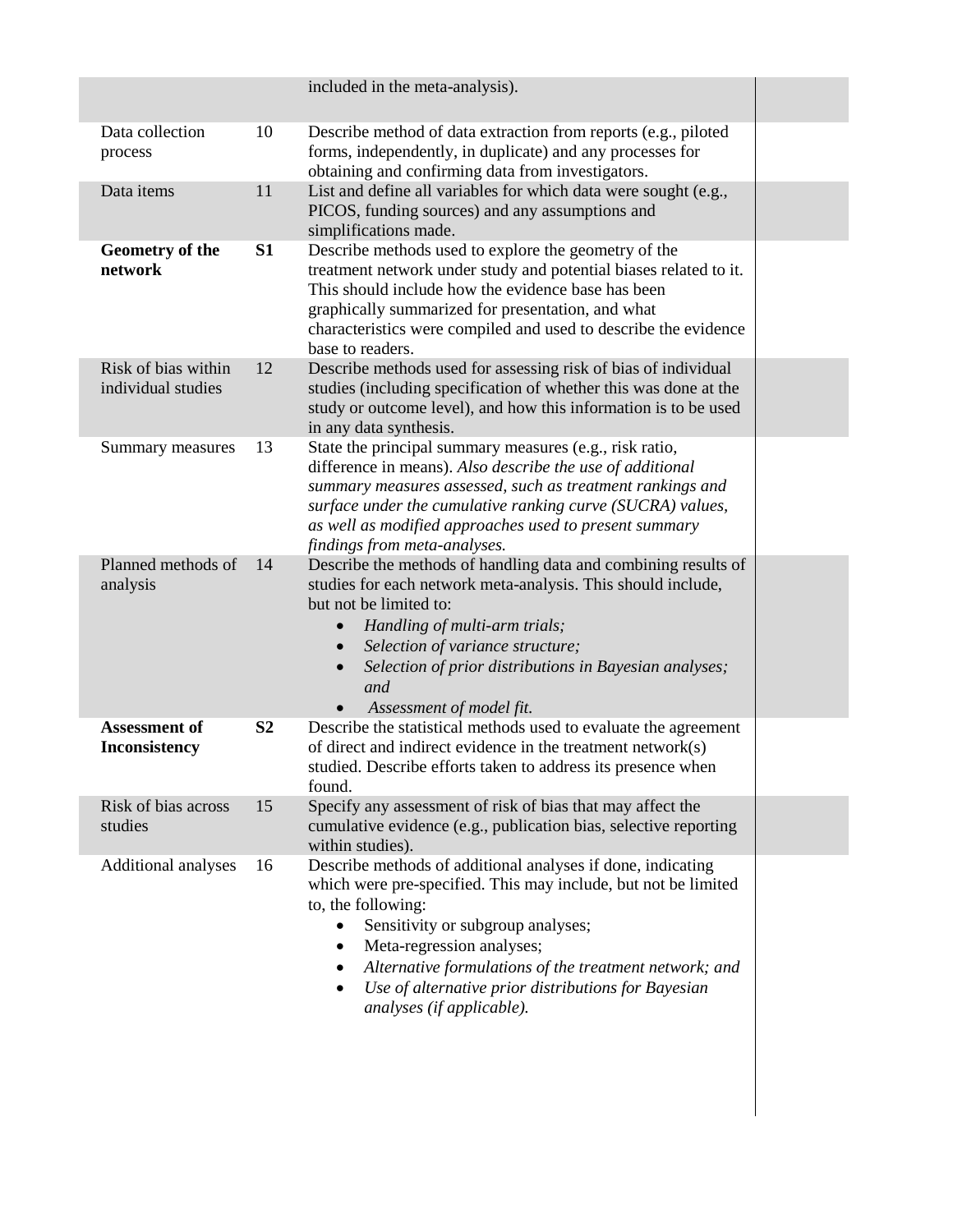# **RESULTS†**

| Study selection                             | 17             | Give numbers of studies screened, assessed for eligibility, and<br>included in the review, with reasons for exclusions at each<br>stage, ideally with a flow diagram.                                                                                                                                                                                                                                                                                                      |  |
|---------------------------------------------|----------------|----------------------------------------------------------------------------------------------------------------------------------------------------------------------------------------------------------------------------------------------------------------------------------------------------------------------------------------------------------------------------------------------------------------------------------------------------------------------------|--|
| <b>Presentation of</b><br>network structure | S <sub>3</sub> | Provide a network graph of the included studies to enable<br>visualization of the geometry of the treatment network.                                                                                                                                                                                                                                                                                                                                                       |  |
| <b>Summary of</b><br>network geometry       | <b>S4</b>      | Provide a brief overview of characteristics of the treatment<br>network. This may include commentary on the abundance of<br>trials and randomized patients for the different interventions<br>and pairwise comparisons in the network, gaps of evidence in<br>the treatment network, and potential biases reflected by the<br>network structure.                                                                                                                           |  |
| Study<br>characteristics                    | 18             | For each study, present characteristics for which data were<br>extracted (e.g., study size, PICOS, follow-up period) and<br>provide the citations.                                                                                                                                                                                                                                                                                                                         |  |
| Risk of bias within<br>studies              | 19             | Present data on risk of bias of each study and, if available, any<br>outcome level assessment.                                                                                                                                                                                                                                                                                                                                                                             |  |
| Results of<br>individual studies            | 20             | For all outcomes considered (benefits or harms), present, for<br>each study: 1) simple summary data for each intervention<br>group, and 2) effect estimates and confidence intervals.<br>Modified approaches may be needed to deal with information<br>from larger networks.                                                                                                                                                                                               |  |
| Synthesis of results                        | 21             | Present results of each meta-analysis done, including<br>confidence/credible intervals. In larger networks, authors may<br>focus on comparisons versus a particular comparator (e.g.<br>placebo or standard care), with full findings presented in an<br>appendix. League tables and forest plots may be considered to<br>summarize pairwise comparisons. If additional summary<br>measures were explored (such as treatment rankings), these<br>should also be presented. |  |
| <b>Exploration for</b><br>inconsistency     | S <sub>5</sub> | Describe results from investigations of inconsistency. This may<br>include such information as measures of model fit to compare<br>consistency and inconsistency models, P values from statistical<br>tests, or summary of inconsistency estimates from different<br>parts of the treatment network.                                                                                                                                                                       |  |
| Risk of bias across<br>studies              | 22             | Present results of any assessment of risk of bias across studies<br>for the evidence base being studied.                                                                                                                                                                                                                                                                                                                                                                   |  |
| Results of<br>additional analyses           | 23             | Give results of additional analyses, if done (e.g., sensitivity or<br>subgroup analyses, meta-regression analyses, alternative<br>network geometries studied, alternative choice of prior<br>distributions for Bayesian analyses, and so forth).                                                                                                                                                                                                                           |  |
| <b>DISCUSSION</b>                           |                |                                                                                                                                                                                                                                                                                                                                                                                                                                                                            |  |
| Summary of<br>evidence                      | 24             | Summarize the main findings, including the strength of<br>evidence for each main outcome; consider their relevance to<br>key groups (e.g., healthcare providers, users, and policy-<br>makers).                                                                                                                                                                                                                                                                            |  |
| Limitations                                 | 25             | Discuss limitations at study and outcome level (e.g., risk of<br>bias), and at review level (e.g., incomplete retrieval of<br>identified research, reporting bias). Comment on the validity of<br>the assumptions, such as transitivity and consistency. Comment                                                                                                                                                                                                           |  |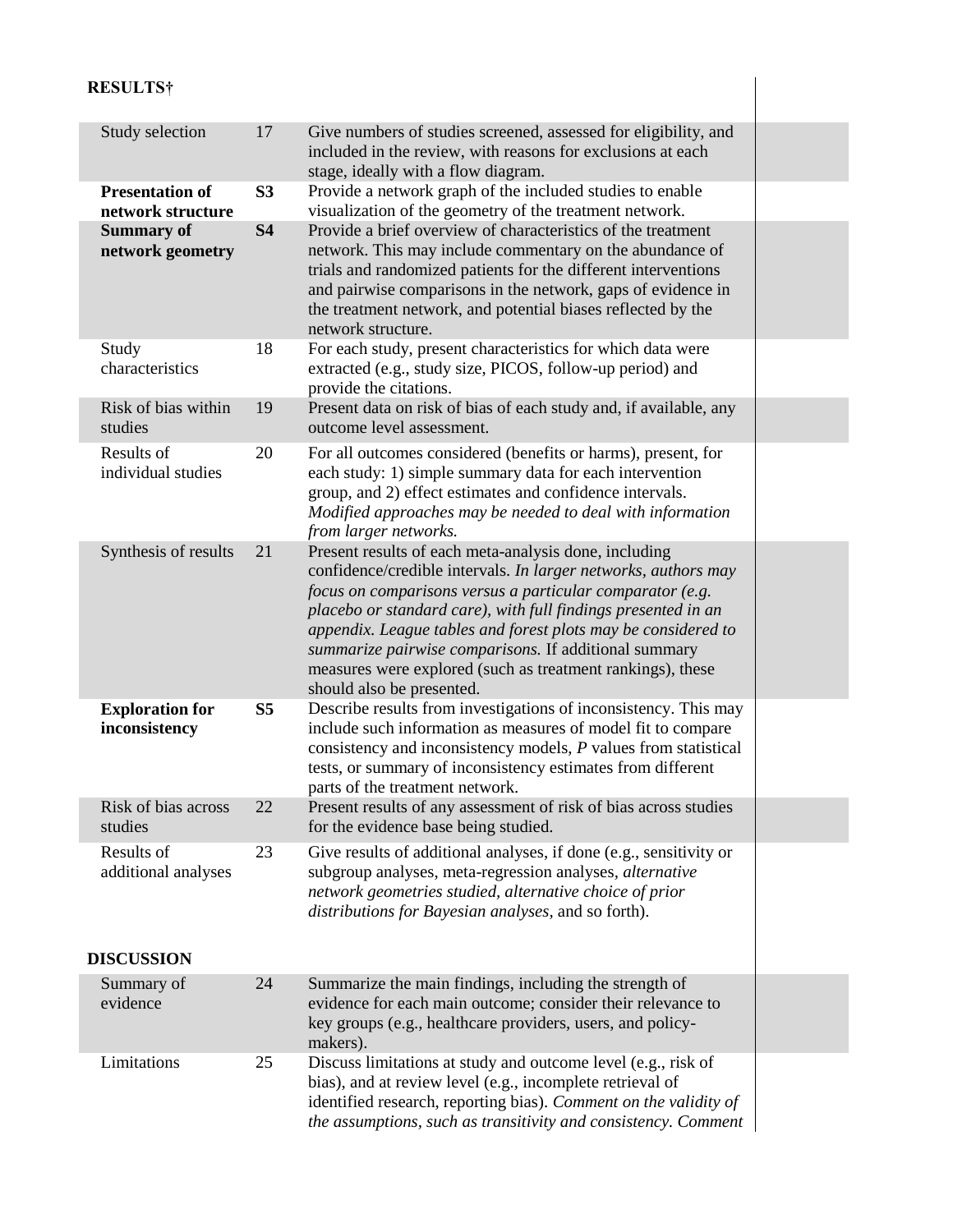|                |    | on any concerns regarding network geometry (e.g., avoidance<br>of certain comparisons).                                                                                                                                                                                                                                                                                                                                                          |  |
|----------------|----|--------------------------------------------------------------------------------------------------------------------------------------------------------------------------------------------------------------------------------------------------------------------------------------------------------------------------------------------------------------------------------------------------------------------------------------------------|--|
| Conclusions    | 26 | Provide a general interpretation of the results in the context of<br>other evidence, and implications for future research.                                                                                                                                                                                                                                                                                                                       |  |
| <b>FUNDING</b> |    |                                                                                                                                                                                                                                                                                                                                                                                                                                                  |  |
| Funding        | 27 | Describe sources of funding for the systematic review and other<br>support (e.g., supply of data); role of funders for the systematic<br>review. This should also include information regarding whether<br>funding has been received from manufacturers of treatments in<br>the network and/or whether some of the authors are content<br>experts with professional conflicts of interest that could affect<br>use of treatments in the network. |  |

PICOS = population, intervention, comparators, outcomes, study design.

\* Text in italics indicateS wording specific to reporting of network meta-analyses that has been added to guidance from the PRISMA statement.

† Authors may wish to plan for use of appendices to present all relevant information in full detail for items in this section.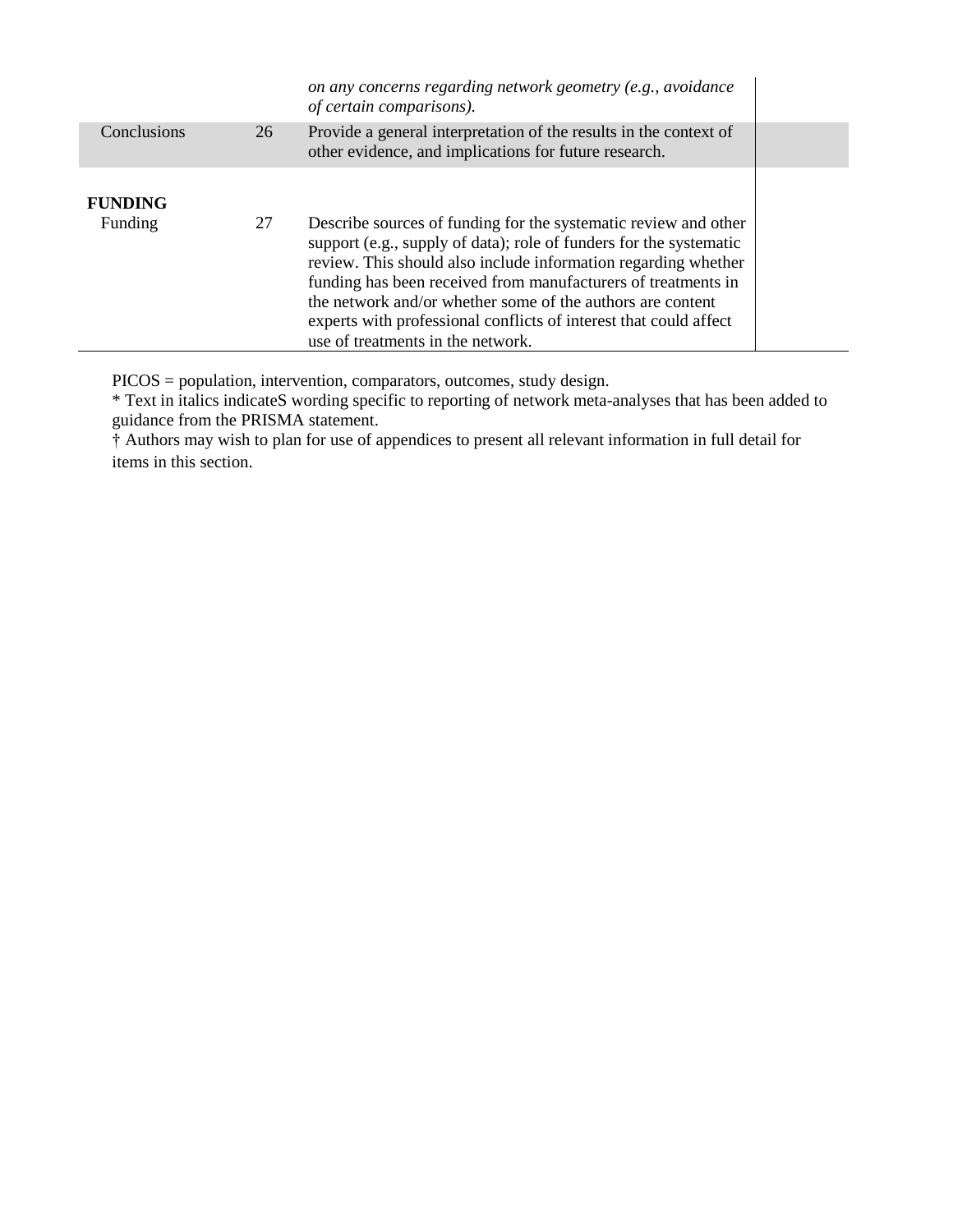### **Box. Terminology: Reviews With Networks of Multiple Treatments**

Different terms have been used to identify systematic reviews that incorporate a network of multiple treatment comparisons. A brief overview of common terms follows.

*Indirect treatment comparison:* Comparison of 2 interventions for which studies against a common comparator, such as placebo or a standard treatment, are available (i.e., indirect information). The direct treatment effects of each intervention against the common comparator (i.e., treatment effects from a comparison of interventions made within a study) may be used to estimate an indirect treatment comparison between the 2 interventions (**Appendix Figure 1, A**). An indirect treatment comparison (ITC) may also involve multiple links. For example, in **Appendix Figure 1, B**, treatments B and D may be compared indirectly on the basis of studies encompassing comparisons of B versus C, A versus C, and A versus D.

*Network meta-analysis* or *mixed treatment comparison*: These terms, which are often used interchangeably, refer to situations involving the simultaneous comparison of 3 or more interventions. Any network of treatments consisting of strictly unclosed loops can be thought of as a series of ITCs (**Appendix Figure 1, A and B**). In mixed treatment comparisons, both direct and indirect information is available to inform the effect size estimates for at least some of the comparisons; visually, this is shown by closed loops in a network graph (**Appendix Figure 1, C**). Closed loops are not required to be present for every comparison under study. "Network meta-analysis" is an inclusive term that incorporates the scenarios of both indirect and mixed treatment comparisons.

*Network geometry evaluation:* The description of characteristics of the network of interventions, which may include use of numerical summary statistics. This does not involve quantitative synthesis to compare treatments. This evaluation describes the current evidence available for the competing interventions to identify gaps and potential bias. Network geometry is described further in **Appendix Box 4**.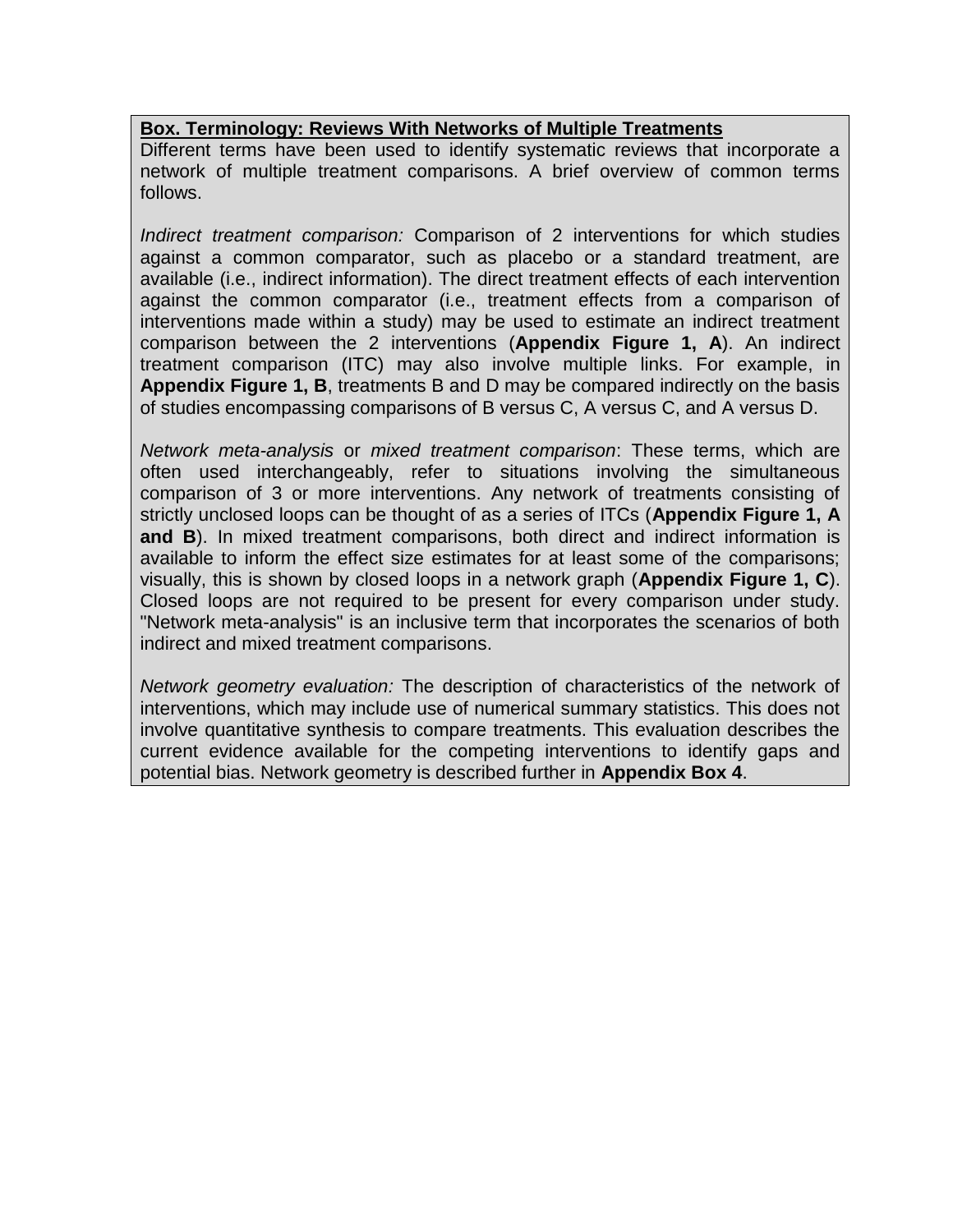### **Appendix Box 1. The Assumption of Transitivity for Network Meta-Analysis**

Methods for indirect treatment comparisons and network meta-analysis enable learning about the relative treatment effects of, for example, treatments A and B through use of studies where these interventions are compared against a common therapy, C.

When planning a network meta-analysis, it is important to assess patient and study characteristics across the studies that compare pairs of treatments. These characteristics are commonly referred to as *effect modifiers* and include traits such as average patient age, gender distribution, disease severity, and a wide range of other plausible features.

For network meta-analysis to produce valid results, it is important that the distribution of effect modifiers is similar, for example, across studies of A versus B and A versus C. This balance increases the plausibility of reliable findings from an indirect comparison of B versus C through the common comparator A. When this balance is present, the assumption of transitivity can be judged to hold.

Authors of network meta-analyses should present systematic (and even tabulated) information regarding patient and study characteristics whenever available. This information helps readers to empirically evaluate the validity of the assumption of transitivity by reviewing the distribution of potential effect modifiers across trials.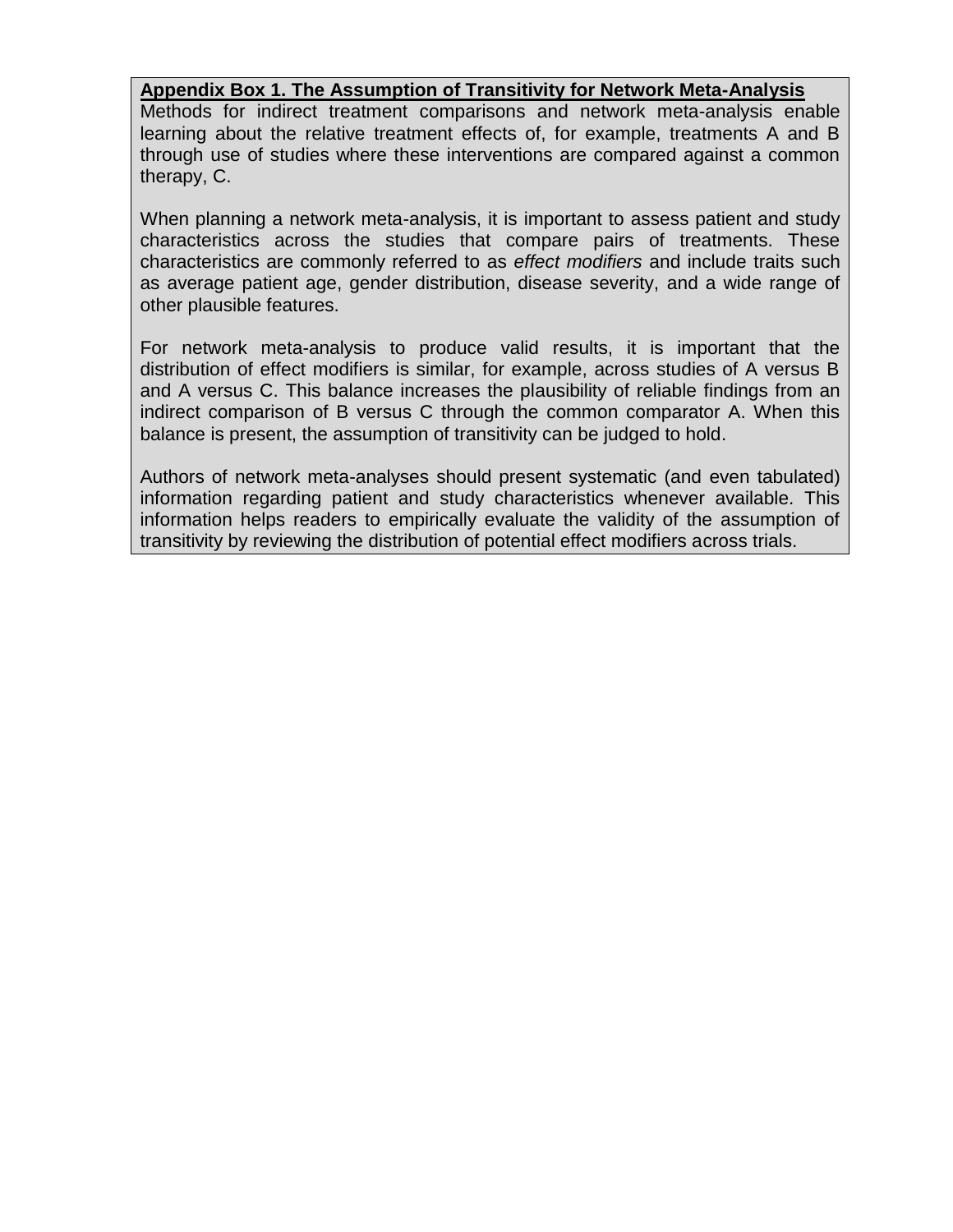### **Appendix Box 2. Differences in Approach to Fitting Network Meta-Analyses**

Network meta-analysis can be performed within either a frequentist or a Bayesian framework. Frequentist and Bayesian approaches to statistics differ in their definitions of probability. Thus far, the majority of published network meta-analyses have used a Bayesian approach.

Bayesian analyses return the posterior probability distribution of all the model parameters given the data and prior beliefs (e.g., from external information) about the values of the parameters. They fully encapsulate the uncertainty in the parameter of interest and thus can make direct probability statements about these parameters (e.g., the probability that one intervention is superior to another).

Frequentist analyses calculate the probability that the observed data would have occurred under their sampling distribution for hypothesized values of the parameters. This approach to parameter estimation is more indirect than the Bayesian approach.

Bayesian methods have been criticized for their perceived complexity and the potential for subjectivity to be introduced by choice of a prior distribution that may affect study findings. Others argue that explicit use of a prior distribution makes transparent how individuals can interpret the same data differently. Despite these challenges, Bayesian methods offer considerable flexibility for statistical modeling. In-depth introductions to Bayesian methods and discussion of these and other issues can be found elsewhere.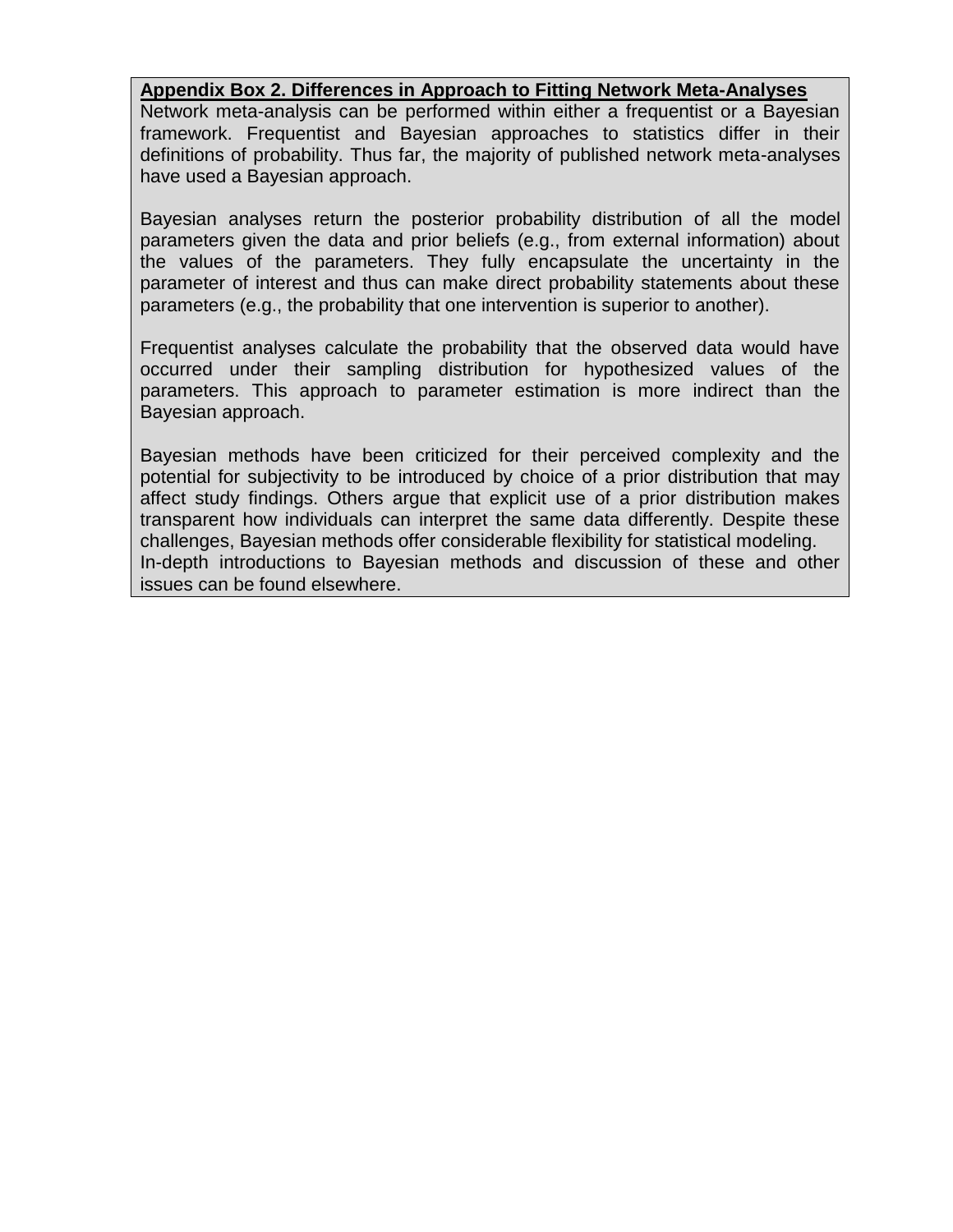#### **Appendix Box 3. Network Meta-Analysis and Assessment of Consistency**

Network meta-analysis often involves the combination of direct and indirect evidence. In the simplest case, we wish to compare treatments A and B and have 2 sources of information: direct evidence via studies comparing A versus B, and indirect evidence via groups of studies comparing A and B with a common intervention, C. Together, this evidence forms a closed loop, ABC.

Direct and indirect evidence for a comparison of interventions should be combined only when their findings are similar in magnitude and interpretation. For example, for a comparison of mortality rates between A and B, an odds ratio determined from studies of A versus B should be similar to the odds ratio comparing A versus B estimated indirectly based on studies of A versus C and B versus C. This assumption of comparability of direct and indirect evidence is referred to as *consistency* of treatment effects.

When a treatment network contains a closed loop of interventions, it is possible to examine statistically whether there is agreement between the direct and indirect estimates of intervention effect.

Different methods to evaluate potential differences in relative treatment effects estimated by direct and indirect comparisons are grouped as *local approaches* and *global approaches.* Local approaches (e.g., the Bucher method or the node-splitting method) assess the presence of inconsistency for a particular pairwise comparison in the network, whereas global approaches (e.g., inconsistency models,  $\hat{f}$  measure for inconsistency) consider the potential for inconsistency in the network as a whole.

Tests for inconsistency can have limited power to detect a true difference between direct and indirect evidence. When multiple loops are being tested for inconsistency, one or a few may show inconsistency simply by chance. Further discussions of consistency and related concepts are available elsewhere.

Inconsistency in a treatment network can indicate lack of transitivity (see **Appendix Box 1**).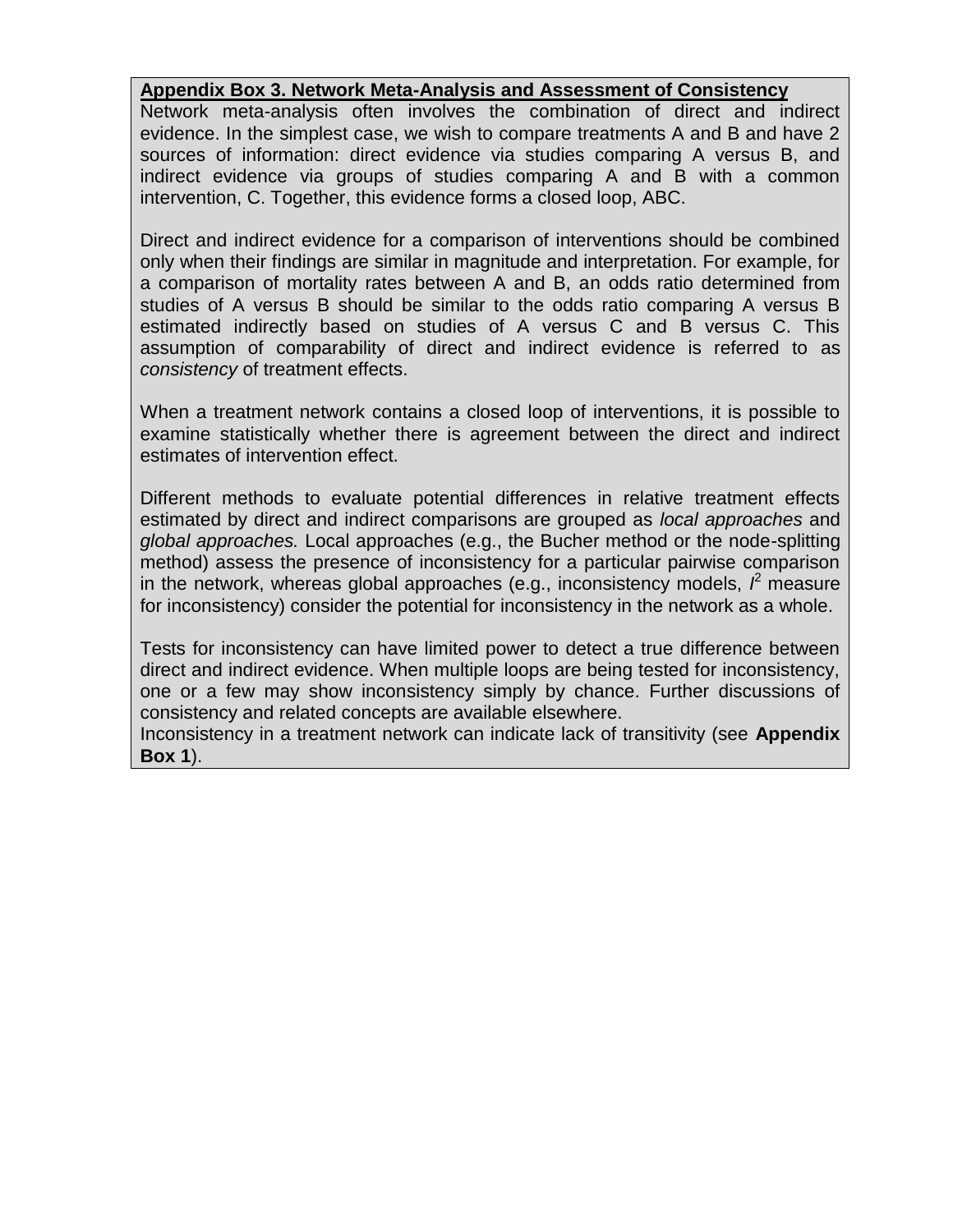### **Appendix Box 4. Network Geometry and Considerations for Bias**

The term *network geometry* is used to refer to the architecture of the treatment comparisons that have been made for the condition under study. This includes what treatments are involved in the comparisons in a network, in what abundance they are present, the respective numbers of patients randomly assigned to each treatment, and whether particular treatments and comparisons may have been preferred or avoided.

Networks may take on different shapes. Poorly connected networks depend extensively on indirect comparisons. Meta-analyses of such networks may be less reliable than those from networks where most treatments have been compared against each other.

Qualitative description of network geometry should be provided and accompanied by a network graph. Quantitative metrics assessing features of network geometry, such as *diversity* (related to the number of treatments assessed and the balance of evidence among them), *co-occurrence* (related to whether comparisons between certain treatments are more or less common), and *homophily* (related to the extent of comparisons between treatments in the same class versus competing classes), can also be mentioned.

Although common, established steps for reviewing network geometry do not yet exist, however examples of in-depth evaluations have been described related to treatments for tropical diseases and basal cell carcinoma and may be of interest to readers. An example based on 75 trials of treatments for pulmonary arterial hypertension (**Appendix Figure 3**) suggests that head-to-head studies of active therapies may prove useful to further strengthen confidence in interpretation of summary estimates of treatment comparisons.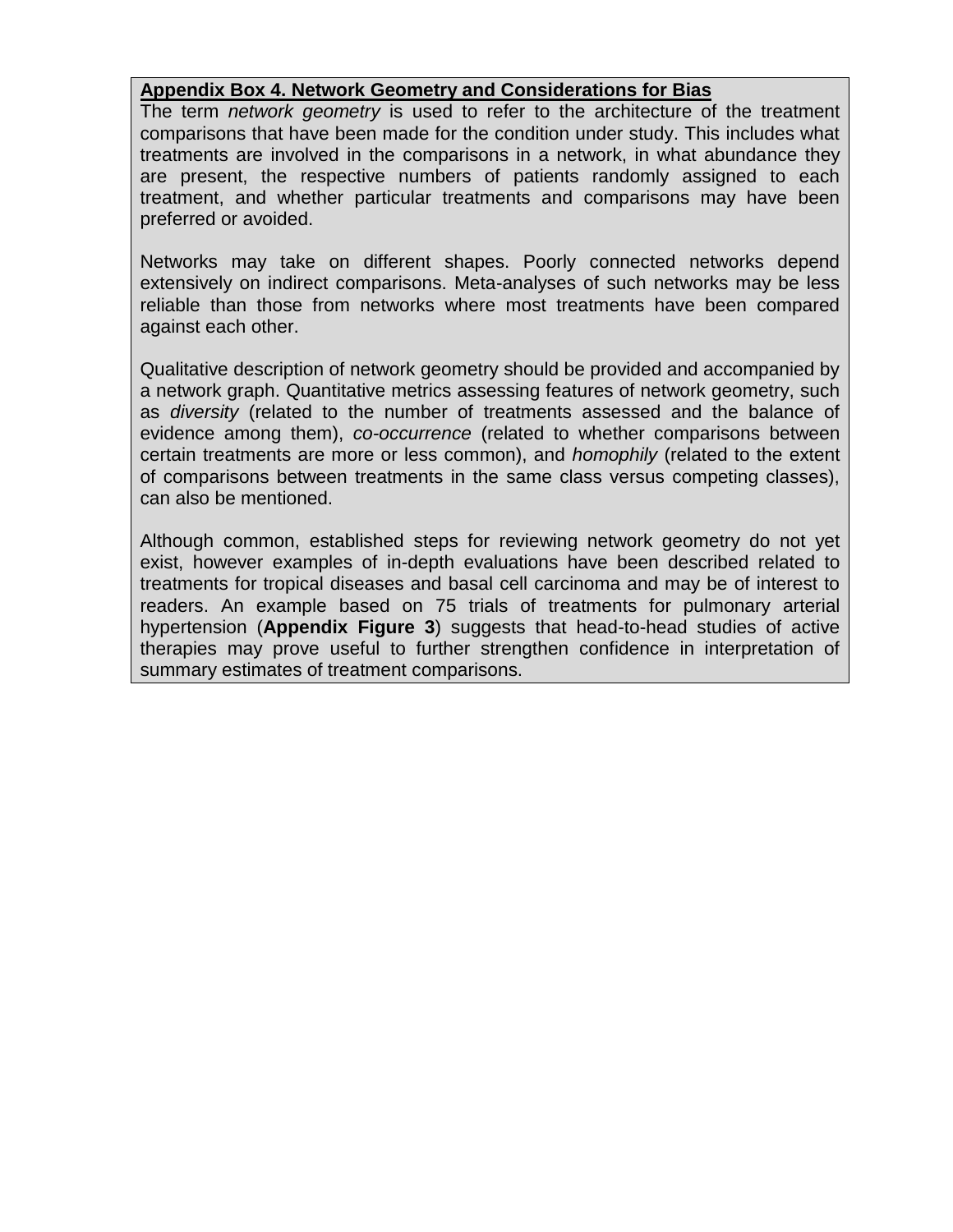#### **Appendix Box 5. Probabilities and Rankings in Network Meta-Analysis**

Systematic reviews incorporating network meta-analyses can provide information about the hierarchy of competing interventions in terms of treatment rankings.

The term *treatment ranking probabilities* refers to the probabilities estimated for each treatment in a network of achieving a particular placement in an ordering of treatment effects from best to worst. A network of 10 treatments provides a total of 100 ranking probabilities—that is, for each intervention, the chance of being ranked first, second, third, fourth, fifth, and so forth).

Several techniques are feasible to summarize relative rankings, and include graphical tools as well as different approaches for estimating ranking probabilities. **Appendix Figure 6** shows 2 approaches to presenting such information, on the basis of a comparison of adjuvant interventions for resected pancreatic adenocarcinoma.

Robust reporting of rankings also includes specifying median ranks with uncertainty intervals, cumulative probability curves, and the surface under the cumulative ranking (SUCRA) curve.

Rankings can be reported along with corresponding estimates of pairwise comparisons between interventions. Rankings should be reported with probability estimates to minimize misinterpretation from focusing too much on the most likely rank.

Rankings may exaggerate small differences in relative effects, especially if they are based on limited information. An objective assessment of the strength of information in the network and the magnitude of absolute benefits should accompany rankings to minimize potential biases.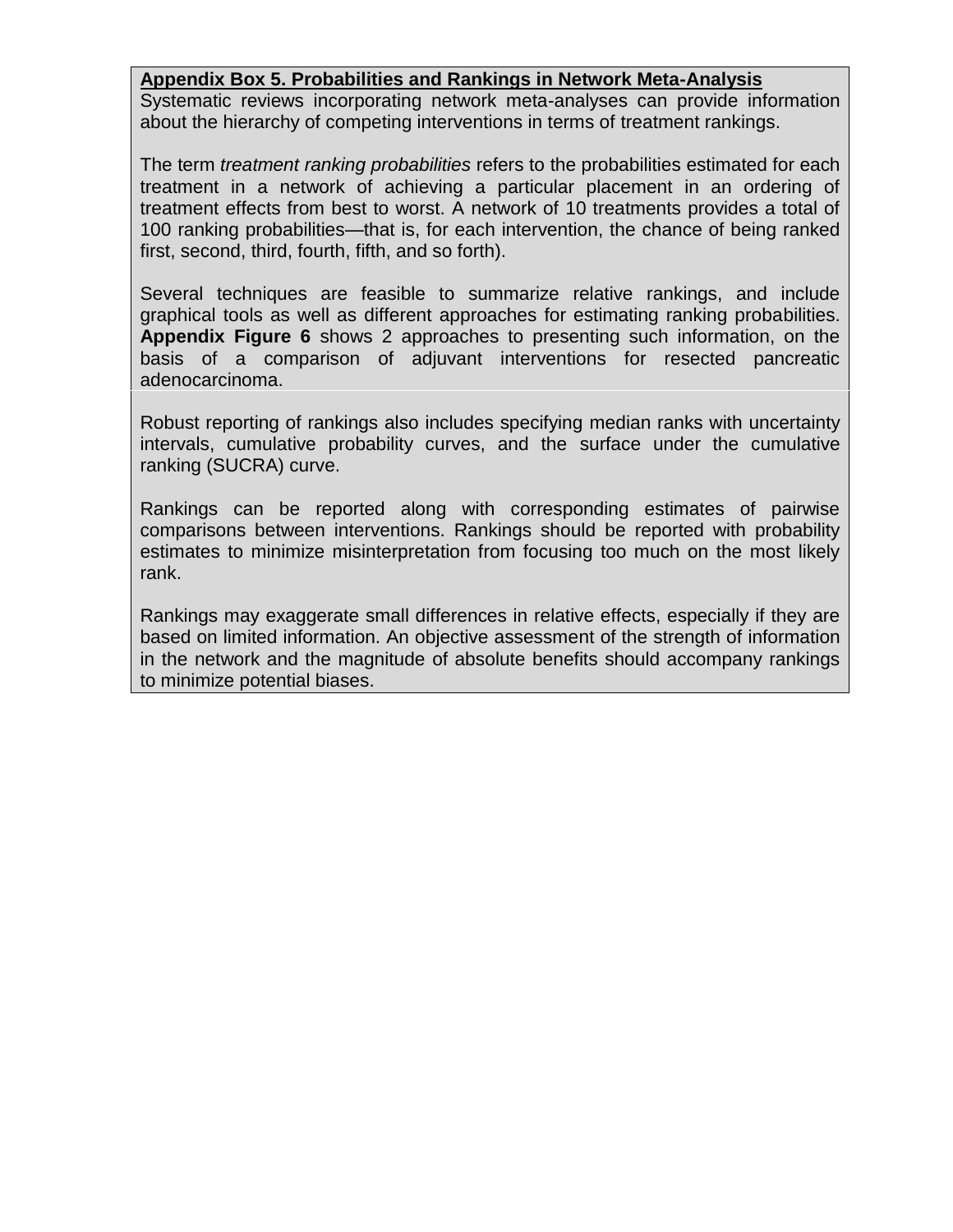# **Appendix Figure 1A-1C**



**Appendix Figure 3**